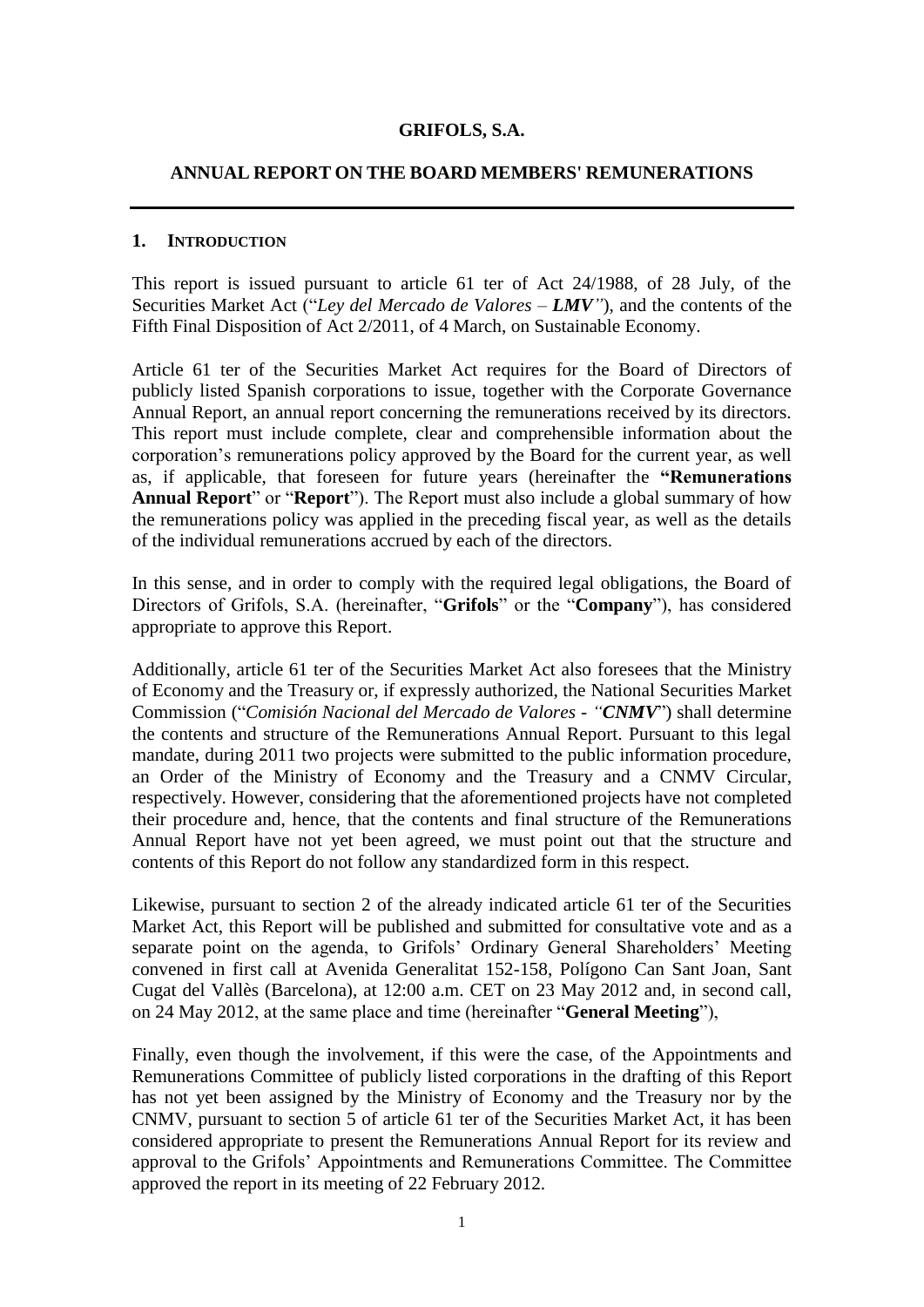## **2. INTERNAL REGULATIONS AND DETERMINATION OF THE COMPANY'S REMUNERATIONS POLICY**

### 2.1. Internal regulations of the remunerations policy

The remunerations regime of the members of the Board of Directors and the Company's remunerations policy is ruled by:

## A. *The Company's Articles of Association*

Article 20 of the Articles of Association establishes that the directors will receive a set amount decided by the General Meeting for the current or future fiscal years. This compensation refers strictly to the remunerations derived from the position of director and, therefore, does not include the remuneration as salary that the directors who have a labor relationship with the Company may receive.

#### B*. Regulation of the Board of Directors*

Articles 26 and 27 of the Regulations of the Company's Board of Directors develop article 20 of the Article of Association and establish the internal regulations regarding the remunerations in accordance with the director's category.

Therefore, the position of director may be remunerated by way of:

- (a) set amounts that will be determined by the General Meeting according to the director's involvement with the Company's activity, as well as on his/her qualification and actual responsibility, in case of external directors, and will be adjusted depending on the market requirements;
- (b) attendance fees expenses related to the director's attendance to meetings of Board of Directors and its Committees; and
- (c) welfare schemes such as complementary pension, life insurance and similar figures.

Additionally, the directors who have the category of executive officers may be remunerated by means of a variable amount that must be in accordance with their professional activity, as well as with the degree of compliance with objectives taken as reference and that may consist in receiving shares, stock options or any other variable items, etc.

#### 2.2. Procedure to determine the remunerations policy

According to the Regulations of the Board of Directors, the director will have the right to receive the remuneration fixed by the Board of Directors in accordance with the statutory provisions and as directed by the Appointments and Remunerations Committee, ensuring that the remunerations are reasonable and within market requirements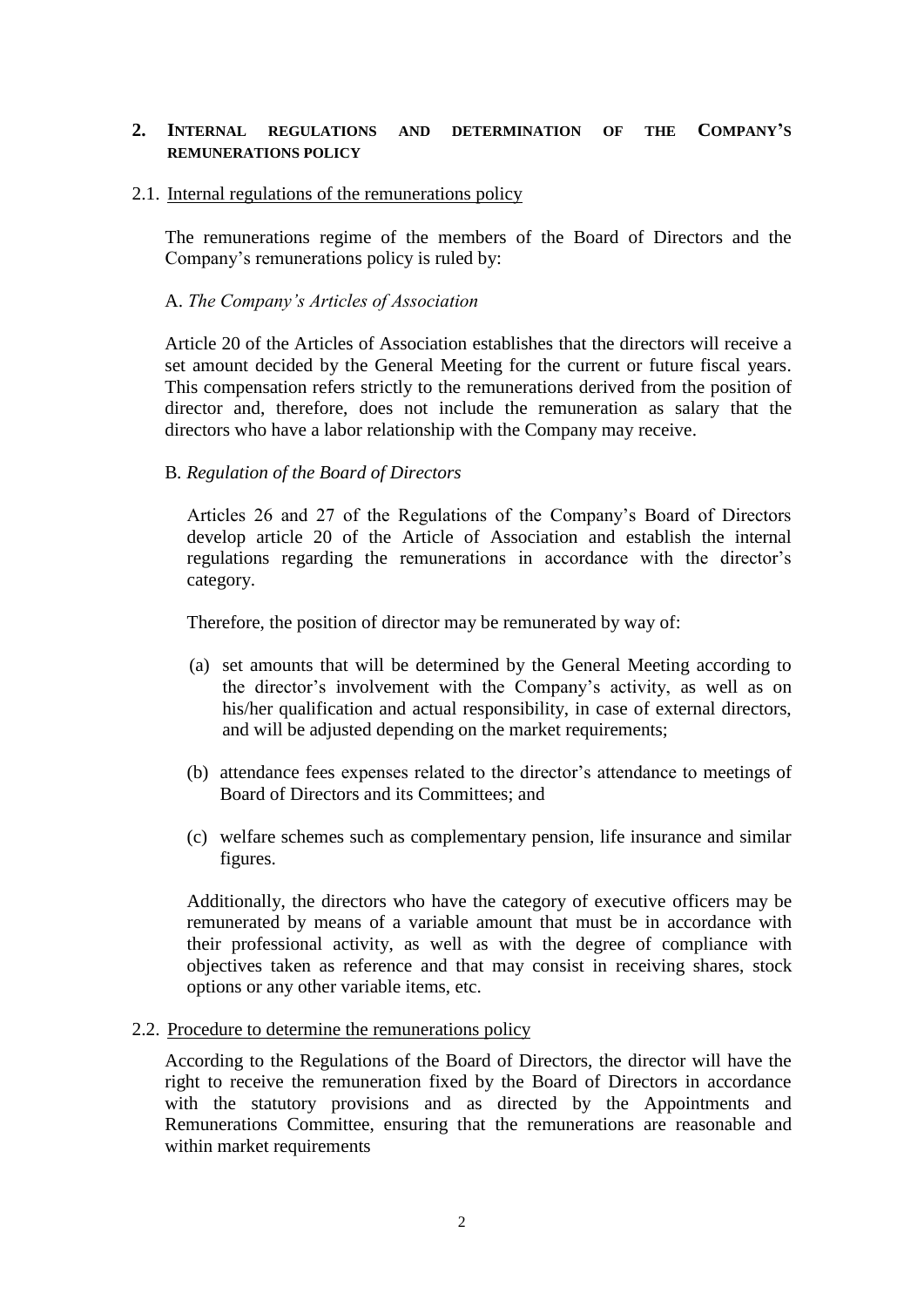In this sense, article 15 of the Regulations of the Board of Directors regulates the performance of the Appointments and Remunerations Committee, which must meet at least once a year to prepare the information regarding the directors' remunerations, which the Board of Directors must approve and include in its annual public documentation.

Thus, some of the functions of the Appointments and Remunerations Committee are, among others, (a) to propose to the Board of Directors the system and the amount of the annual remunerations of the directors and executive officers, and (b) to periodically review the payment programs of executive officers, considering their adequacy and performance.

The remunerations policy approved by the Board of Directors will endeavor to define the following matters:

- (a) amount of fixed assets, by director category, with a breakdown, if applicable, of the expenses for being on the Board and its Committees and an estimate of the resulting fixed annual remunerations;
- (b) variable remuneration items;
- (c) main characteristics of welfare schemes, with an estimate of its amount or equivalent annual cost; and
- (d) conditions that should be observed in contracts for top management positions like executive directors, among which should be included duration, advance notice terms; and any other clauses relative to contract bonuses, as well as indemnities or compensation in case of early termination or contractual termination.

## **3. REMUNERATIONS POLICY OF THE COMPANY FOR THE CURRENT YEAR**

The remunerations policy for the directors for fiscal year 2012 was prepared by the Appointments and Remunerations Committee and approved by the Board of Directors of the Company in its meeting of 22 February 2012, in accordance with the characteristics and in compliance with the standards established in sections 2.1 and 2.2 of this Report.

It must be mentioned that, until fiscal year 2011, Grifols remunerations policy contemplated remunerations derived from the position of director only for the members of the Board of Directors who had the category of independent external director.

As a consequence of the change in Grifols remunerations policy for fiscal year 2012, as of the current year all external directors, excepting those rendering remunerated professional services to the Company or to the Group, will receive a fixed annual remuneration for their professional performance as director.

Likewise, those members of the Company's Board of Directors who are executive officers will receive a salary, formed both by fixed and variable items, in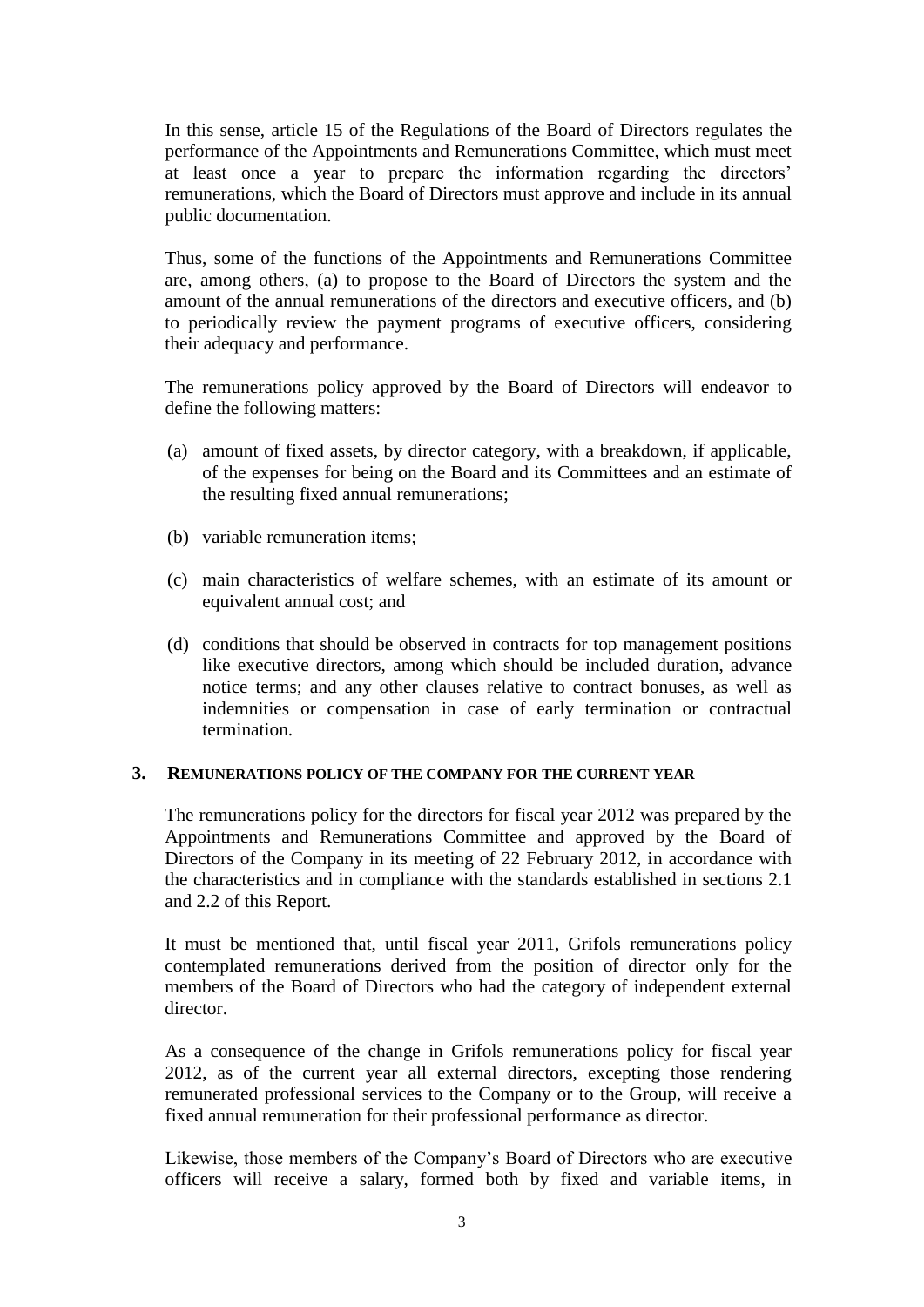consideration only for their exclusive labor relationship with the Company, and not with other companies of the Group, as it was foreseen in the remunerations policy for fiscal year 2011.

## 3.1. Amount and nature of the fixed items of the remuneration

#### A.*Remunerations resulting from the position of director*

It is received only by the external directors of the Company, excepting those who render during said fiscal year remunerated professional services to the Company or to the Group.

As of the date of this Report 6 external directors receive a fixed annual remuneration for this position (3 directors are independent external directors, 1 is an external proprietary director and 2 directors who have the category of other external directors).

The amount of the fixed annual remuneration determined by the Board of Directors for fiscal year 2012, and which will be submitted to the approval of the General Meeting, amounts to 100,000 Euros per director.

#### B.*Remunerations resulting from a labor relationship*

Only executive officers receive it and, as such, they have a labor relationship with the Company.

As of the date of this Report, three executive officers receive a fixed annual remuneration resulting from their labor relationship with the Company: (i) Chairman and Chief Executive Officer; (ii) Vice-president of Production; and (iii) Vice-president of Sales and Marketing.

## 3.2. Amount and nature of the variable items of the remuneration

## A.*Remunerations resulting from the position of director*

There is none.

## B.*Remuneration received from a labor relationship*

Only executive officers receive it and, as such, they have a labor relationship with the Company.

As of the date of this Report, there are three external directors who receive a variable annual remuneration resulting from their labor relationship with the Company: (i) Chairman and Chief Executive Officer; (ii) Vice-president of Production; and (iii) Vice-president of Sales and Marketing.

The variable salary remuneration for fiscal year 2012 will consist of a fixed amount between 30% and 75% of the fixed remuneration for said fiscal year and in compliance with the objectives related to the attaining of the EBIT Holding.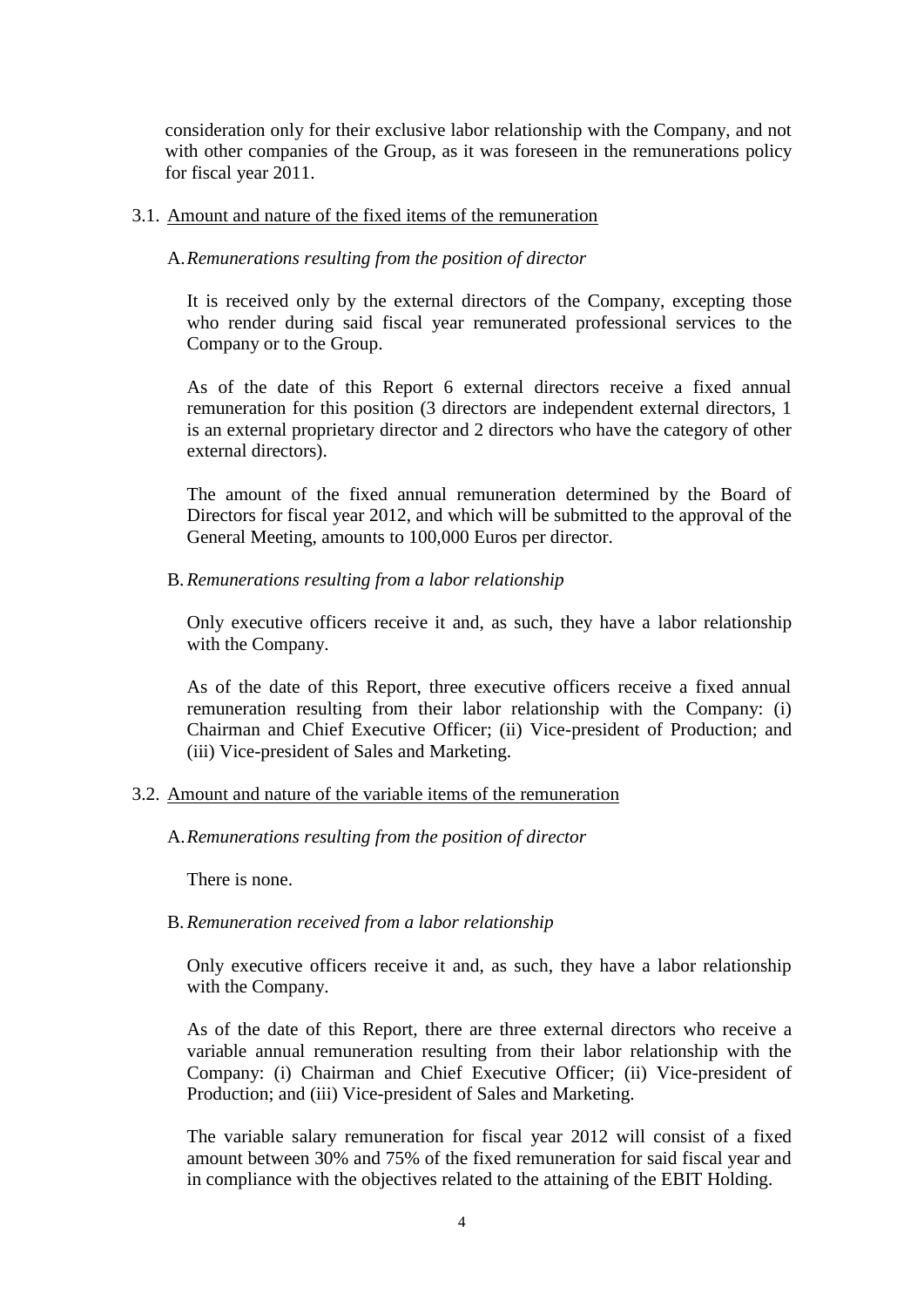#### **4. REMUNERATIONS POLICY OF THE COMPANY FOR THE FORTHCOMING YEARS**

For the forthcoming years, no substantial changes to the remunerations policy of Grifols' directors are expected; therefore, it is foreseen that it will be in line with the remunerations policy for fiscal year 2012 described in section 3 above.

## **5. IMPLEMENTATION OF THE REMUNERATIONS POLICY DURING FISCAL YEAR ENDED DECEMBER 31, 2011**

## 5.1. Overview of the implementation of the remunerations policy during fiscal year 2011.

The director's remunerations policy for fiscal year 2011 was proposed by the Appointments and Remunerations Committee in the meeting held on April 18, 2011 and was subsequently approved by the Board of Directors of the Company, according to the characteristics and the guidelines provided in sections 2.1 and 2.2 of this Report.

At the Ordinary General Shareholders' Meeting held on May 24, 2011 a fixed annual remuneration for fiscal year 2011 of EUR 60,000 per director for each of the three members of the Board of Directors serving as external independent directors was approved.

Moreover, the executive directors who maintained a working relationship with the Company and with Grifols International, S.A. received a remuneration, which was comprised of fixed and variable components. This is the case of the Vice President of Sales and Marketing, as it is detailed below.

Therefore:

- (a) The total sum received by the external directors of Grifols as fixed remuneration for serving during fiscal year 2011 as directors of the Board of the Company amounted to EUR 180,000.
- (b) The total sum received by the executive directors of Grifols who maintained a working relationship with the Company during fiscal year 2011 amounted to EUR 2,241,771, of which EUR 1,644,661 were paid as fixed remuneration and EUR 597,109 as variable remuneration.
- (c) The total amount received by the executive directors of Grifols who maintained a working relationship with the Group companies during fiscal year 2011 was EUR 95,976, of which EUR 74,161 were paid as fixed remuneration and EUR 21,815 as variable remuneration.
- 5.2. Breakdown of the individual remunerations received by the directors during fiscal year 2011.

Below are detailed the individual remunerations received by the members of the Board of Directors of the Company who held office during fiscal year 2011,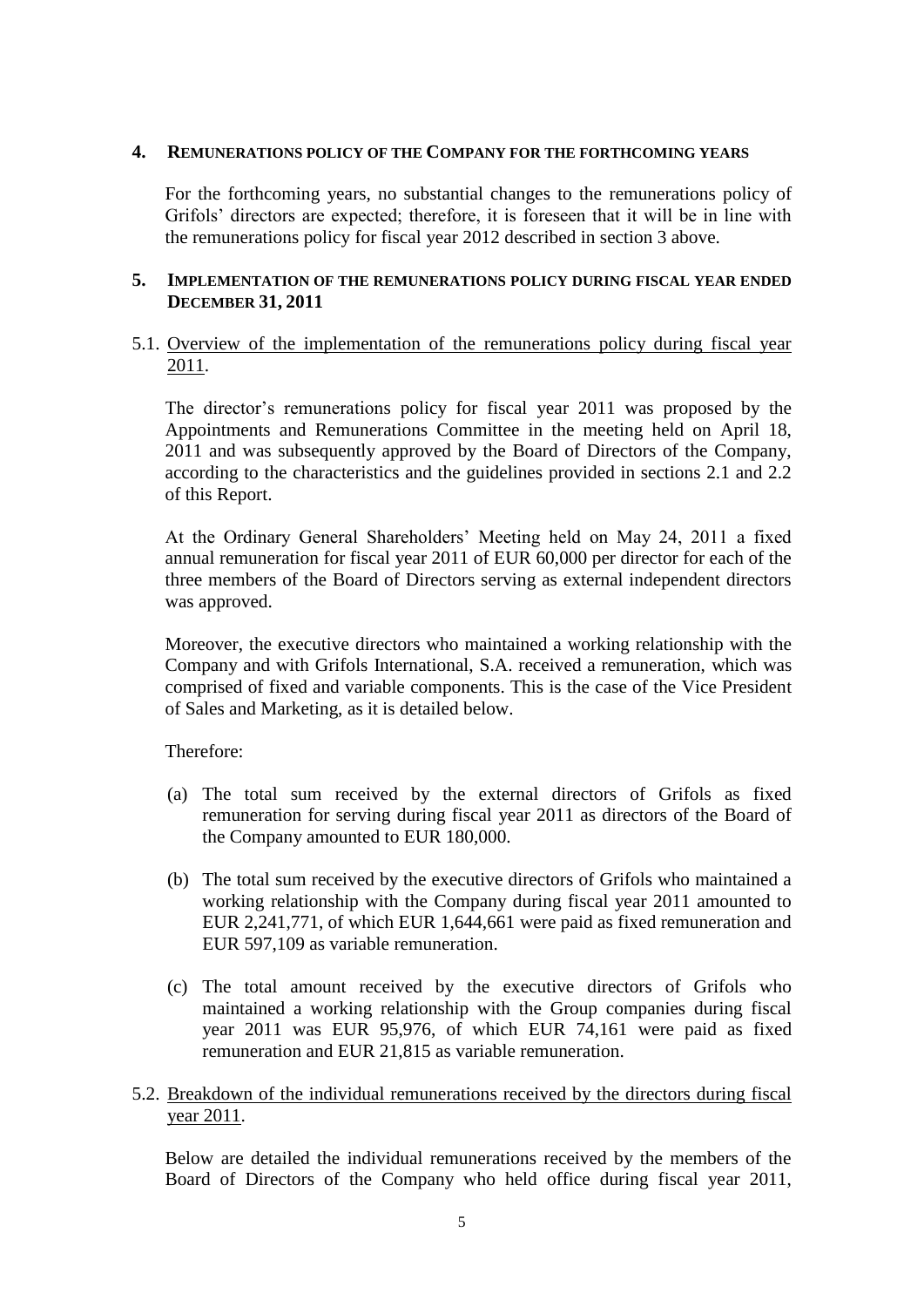according to their position and the functions performed in the Board of Directors of the Company.

# A. *Executive Directors (salary)*

The breakdown of the individual salary received by each of the executive directors of the Company who held office during fiscal year 2011 is as follows:

| <b>POSITION</b>                               | <b>COMPANY</b>                    | <b>FIXED</b><br><b>REMUNERATION</b> | <b>VARIABLE</b><br><b>REMUNERATION</b> | <b>TOTAL</b>       |
|-----------------------------------------------|-----------------------------------|-------------------------------------|----------------------------------------|--------------------|
| Chairman and<br>Chief<br>Executive<br>Officer | Grifols, S.A.                     | € 666,153                           | € 245,894                              | € 912,047          |
| Vice President<br>of Production               | Grifols S.A.                      | € 558,442                           | € 212,663                              | € 771,105          |
| Vice President<br>of Sales and<br>Marketing   | Grifols, S.A.                     | € 420,067                           | € 138,552                              | € 558,619          |
|                                               | Grifols<br>International,<br>S.A. | € 74,161                            | € 21,815                               | €95,976            |
|                                               | Subtotal                          | £494,228                            | £160,367                               | $\epsilon$ 654,595 |
| <b>TOTAL</b>                                  |                                   | € 1,718,823                         | € 618,924                              | € 2,337,747        |

## B. *External Directors (commercial remuneration)*

**External Independent Directors:** 

Each of the three members of the Board of Directors of Grifols serving as an external independent director who held office during fiscal year 2011 received a gross annual remuneration of EUR 60,000 for the performance of his duties as director.

**External Proprietary Directors:** 

The only director of the Board of Grifols serving as an external proprietary director who held office during fiscal year 2011 did not receive any remuneration for performing his duties as director during such fiscal year.

**C**ther External Directors:

None of the four members of the Board of Directors of Grifols classified under "other external directors" who held office during fiscal year 2011 received any remuneration for performing their duties.